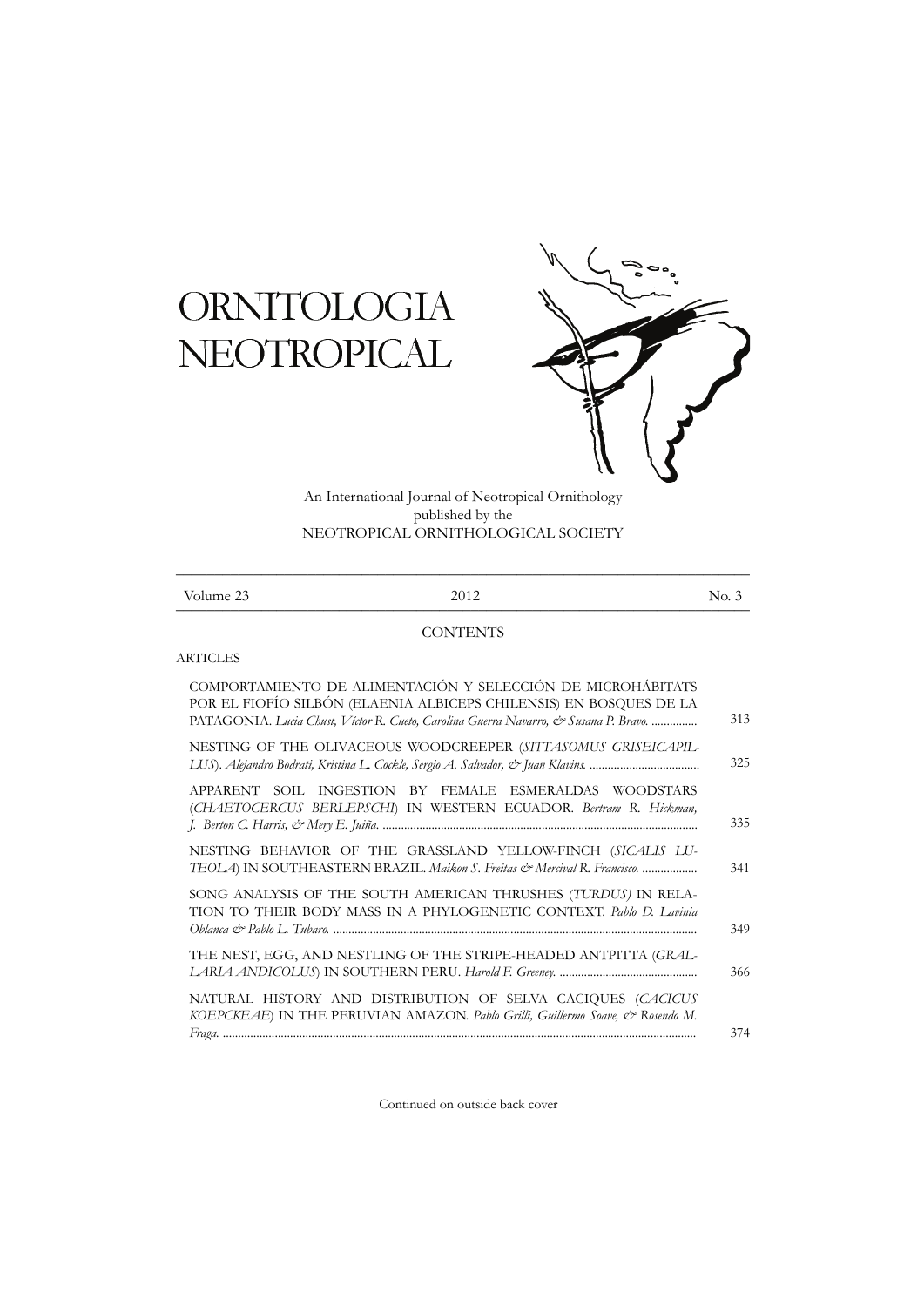- President: Jorge L. Pérez-Emán, Instituto de Zoología y Ecología Tropical, Universidad Central de Venezuela, Apartado Postal 47058, Caracas 1041-A, Venezuela (*E-mail: jorge.perez@ciens.ucv.ve*).
- President-elect: Juan Ignacio Areta, CICyTTP-CONICET, Materi y España, Diamante (3105), Entre Ríos, Argentina (*E-mail: esporofila@yahoo.com.ar*).
- Editor: André-A. Weller, Zoologisches Forschungsmuseum A. Koenig, Adenauerallee 160, 53113 Bonn, Germany (*E-mail: a.weller@uni-bonn.de*).
- Treasurer: Daniel Lebbin, Neotropical Ornithological Society, P.O. Box 185, The Plains, VA 20198-0185, USA (*E-mail: nostreasurer@gmail.com*); membership, financial matters.
- Secretary: Jennifer Cahill, Centro de Biodiversidad y Genetica, Universidad Mayor de San Simón, Calle Sucre y Parque La Torre, Casilla 538, Cochabamba, Bolivia (*E-mail: jcahill@fcyt.umss.edu.bo*).
- Board Members-at-Large: Daniel Cadena (Colombia), Cristián Estades (Chile), Eduardo E. Iñigo-Elías (México), Marcos Raposo (Brazil), Pedro Scherer Neto (Brazil), and Ursula Valdez (Peru).
- Membership Secretary: Jack Clinton Eitniear, c/o Center for the Study of Tropical Birds, Inc., 218 Conway Drive, San Antonio, TX 78209-1716, USA (*E-mail: jce@cstbinc.org*); missing issues, back issues.
- Past Presidents: Mario A. Ramos, Washington, DC, USA; François Vuilleumier, New York, NY, USA; Patricia Escalante, México, D.F., México; Joseph M. Wunderle, Luquillo, PR, USA.
- Past Editors: Karl-L. Schuchmann, Bonn, Germany (1987–1997); Raymond McNeil, Chateauguay, Canada (1997–2008).

Patrons: Robert G. Goelet, New York, NY, USA; Luc Hoffmann, Le Sambuc, France.

- Book reviews: John G. Blake, Department of Wildlife Ecology and Conservation, 117 Newins-Ziegler Hall, PO Box 110430, University of Florida, Gainesville, FL 32611, USA (*E-mail: john.blake@ufl.edu*).
- Obituaries: James W. Wiley, Maryland Cooperative Fish & Wildlife Research Unit, University of Maryland Eastern Shore, 1120 Trigg Hall, Princess Anne, MD 21853, USA.
- Exchange of *Ornitología Neotropical* with other journals: Tom Webber, Florida Museum of Natural History, Gainesville, FL 32611, USA (*E-mail: twebber@flmnh.ufl.edu*).

## Editorial Board

| Luiz dos Anjos, Brazil                                | Olaf Jahn, Germany        | Angela Schmitz, Germany        |
|-------------------------------------------------------|---------------------------|--------------------------------|
| Juan I. Areta, Argentina                              | Eric Mellink, Mexico      | Karl-L. Schuchmann, Germany    |
| Igor Berkunsky, Argentina                             | Adolfo Navarro-S., Mexico | Jean-Marc Thiollay, France     |
| Rosendo M. Fraga, Argentina Marcos Raposo, Brazil     |                           | Marcelo F. Vasconcelos, Brazil |
| Harold F. Greeney, Ecuador John Rappole, USA          |                           | Francisco Vilella, USA         |
| Sebastian K. Herzog, Bolivia W. Douglas Robinson, USA |                           | Graziele H. Volpato, Brazil    |
| Diego Hoffmann, Brazil                                | Ernesto R. Inzunza, USA   | James W. Wiley, USA            |

Art for the cover page representing the Thorn-tailed Rayadito is by François Vuilleumier.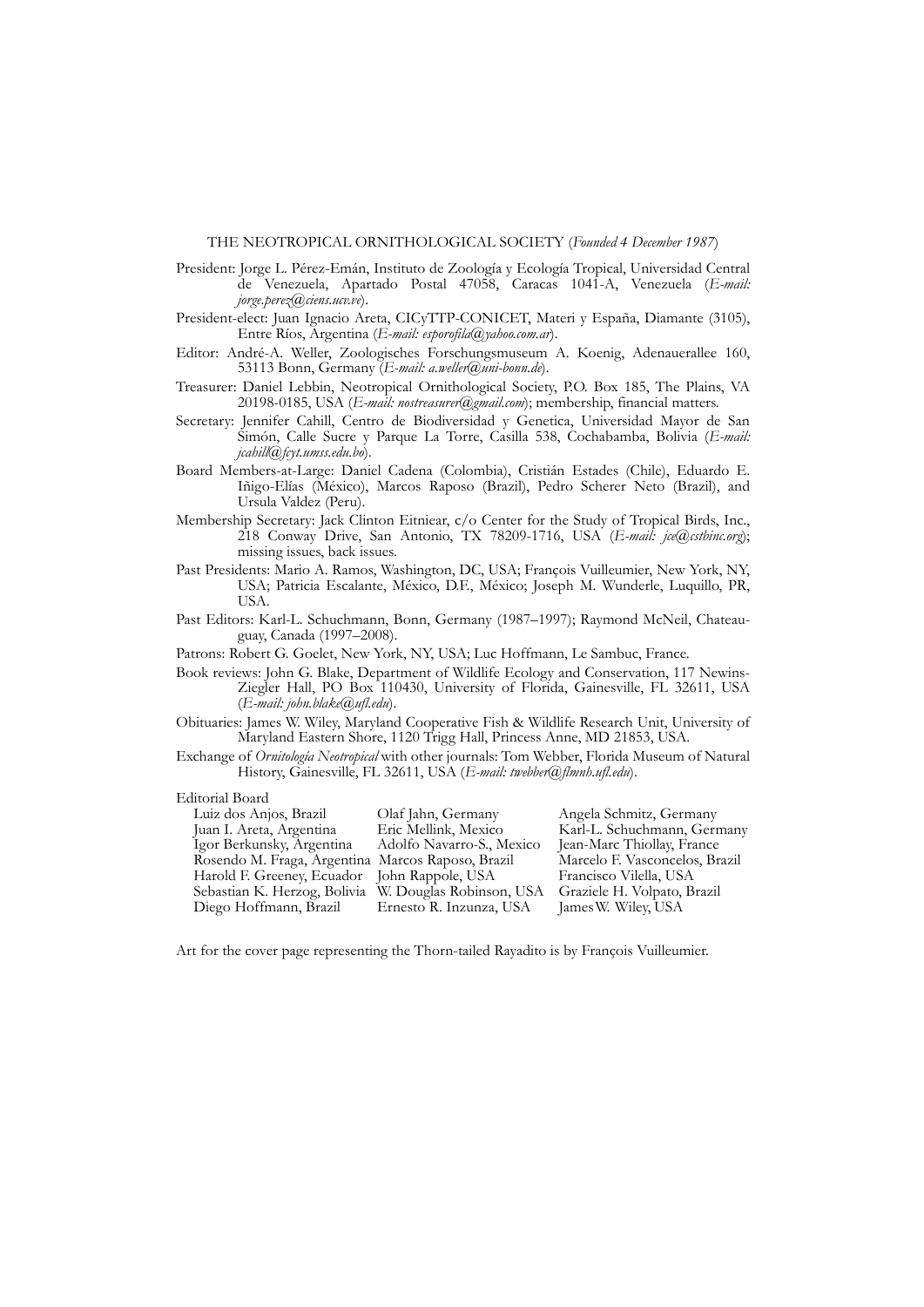### NOTICE TO CONTRIBUTORS

Manuscripts can be submitted in Spanish, Portuguese, or English on any aspect of avian biology in the Neotropics. However, we do not accept submissions on new geographical records or range extensions unless those are presented in a broader biogeographical context. All papers submitted shall reflect the results of original research. Authors are not required to pay page charges for papers of 10 printed pages or less, although contribution to page costs will be appreciated. However, authors are required to pay page charges for major articles > 10 printed pages, and short communications > four printed pages (US \$50 per extra page). All authors involved in a manuscript at the date of submission must be maintained throughout the processing of the manuscript; later changes will not be accepted and will result in excluding the manuscript from the further review and editing process.

All persons interested in publishing in ORNITOLO-GIA NEOTROPICAL are welcome to submit their manuscripts to Dr. André-A. Weller, Editor, Zoologisches Forschungsmuseum A. Koenig, Adenauerallee 160, 53113 Bonn, Germany (*E-mail*: *a.weller@zfmk.de*).

### **MANUSCRIPTS**

**Potential authors are invited to obtain additional detailed instructions, in English, Portuguese, or Spanish, from the editor by e-mail or from the web page <http://www.ibiologia.unam.mx/links/neo.<br>
<b>html>.** Manuscripts should be only submitted by e-mail and must be in Word format (i.e., text as .doc). Type all parts of the manuscript double-spaced on one side of letter size (216 x 279 mm or similar) pages, with at least 25 mm margins. Avoid footnotes. Provide a concise title and an abridged title for a running head. Avoid using tables as much as possible, using text or illustrations where possible. Put each table, figure, and their legends on extra pages after References (no extra files!). Material in the tables or graphs should not be repeated in the text. Write mathematical formulas on one line, where possible.

All major papers should have an abstract in English and another one in Spanish or Portuguese, designed to acquaint readers with the essential points in the text. It should contain no more than 300 words and should be suitable for the use of abstracting services. In addition, no more than 10 key words should be provided at the end of the abstract. Manuscripts intended to be "Short Communications" should be 6 typed pages or less, not including figures and tables. They require a title in an alternative language and key words but no abstract; otherwise they are organized the same as major articles. Use the metric system in text, figures, and tables. Designate clock time in the 24-h system (e.g., 06:30 or 20:00 h). Use the European system of calendar notation (e.g., 4 December 1987). Use long dashes "Alt+0150" for numerical and time intervals (e.g., 8–20; 2005–2009; March–April 2011). For English manuscripts, use American comma and spelling rules.

All illustrative material should be arranged in the form of figures, each with an arabic number. Graphs, maps, and drawings should be designed for reduction by at least one-half. Include a key to symbols in the illustration unless the symbols can be described in the legend. Photographs must be sharp and of good contrast showing details in important areas. Prints from monochrome (black-and-white) film are preferred. Photographs and paintings can be published in color at authors' costs (US \$50 per page).

Make sure that all citations in the text are listed in the end of the paper, and that all papers listed have been cited. In-text citations of publications by two author should be as, e.g., "Areta & Bodrati", three or more authors should be as, e.g., "Buckley *et al.*". Check for correct journal abbreviations. For book citations, add publisher, city, and federal state or country. Use long dashes "Alt+0150" for page numbers in references (e.g., 35–49). Consult a recent issue of ORNITOLOGIA NEOTRO-PICAL for details of citations.

Proof corrections will be made without charge but authors' revision of proofs, not due to page-setting errors, will be charged to the author at US \$5 per revision line. Return proofs and typescript of major papers within one week after receipt, and proofs of short communications within three days. No reprint will be available but authors will receive a pdf file of their paper and will be allowed to make copies. ORNITOLOGIA NEOTROPICAL is printed on 100% recycled acid-free paper.

### MEMBERSHIP AND PAYMENT

Any person interested in ornithology may become a member of the Neotropical Ornithological Society upon payment of dues. Members of all classes receive ORNI-TOLOGIA NEOTROPICAL quarterly. Membership dues per calendar year are: Students inside Latin America/Caribbean (please include proof) - US \$30; Students outside Latin America - \$35; Residents of Latin American/Caribbean \$42; Residents outside Latin America \$55; 4-year membership (4 x rate above); Libraries/Institutions - \$150; Life members - \$1,000 (can be paid in four \$250 installments over one year).

ORNITOLOGIA NEOTROPICAL of the current year is sent by third class mail. All payments must be to the Treasurer in US currency using one of the following options:

1. You may write a **check** made out to "Neotropical Ornithological Society" and mail this to the NOS Treasurer at the address below.

2. You may use a **credit card to pay online** using the **Justgive** website (www.JustGive.org; see instructions at bottom of page) or **PayPal** (http://www.ibiologia.unam.mx/links/neo/pay.html; go to Page Charges line).

3. Payments made from within the USA can also be made as **direct deposit** into the NOS bank account:

Organization: Neotropical Ornithological Society Bank: Bank of America Bank Account: 4350 2690 0319 SWIFT Code: BOFAUS3N Bank Address: 235 Maple Avenue West,Vienna,VA22180, **TISA** Bank Phone: (703) 319-2670

**We are no longer able to accept credit card information over e-mail for security reasons.** For questions about payment please contact the treasurer Daniel Lebbin (*nostreasurer@gmail.com*). \_\_\_\_\_\_\_\_\_\_\_\_\_\_\_\_\_\_\_\_\_\_\_\_\_\_\_\_\_\_\_\_\_\_\_\_\_\_\_\_\_\_

ORNITOLOGIA NEOTROPICAL (USPS 0019841, ISSN 1075-4377) is a refereed journal published quarterly. Periodical postage is paid at East Lansing, MI 48823, USA and additional mailing services. POSTMASTER: Send address changes to the Treasurer, address below. Printed at San Antonio, Texas, USA by Prestige Printing and published by the Neotropical Ornithological Society, c/o Daniel Lebbin, Neotropical Ornithological Society, P.O. Box 185, The Plains, VA 20198-0185, USA.